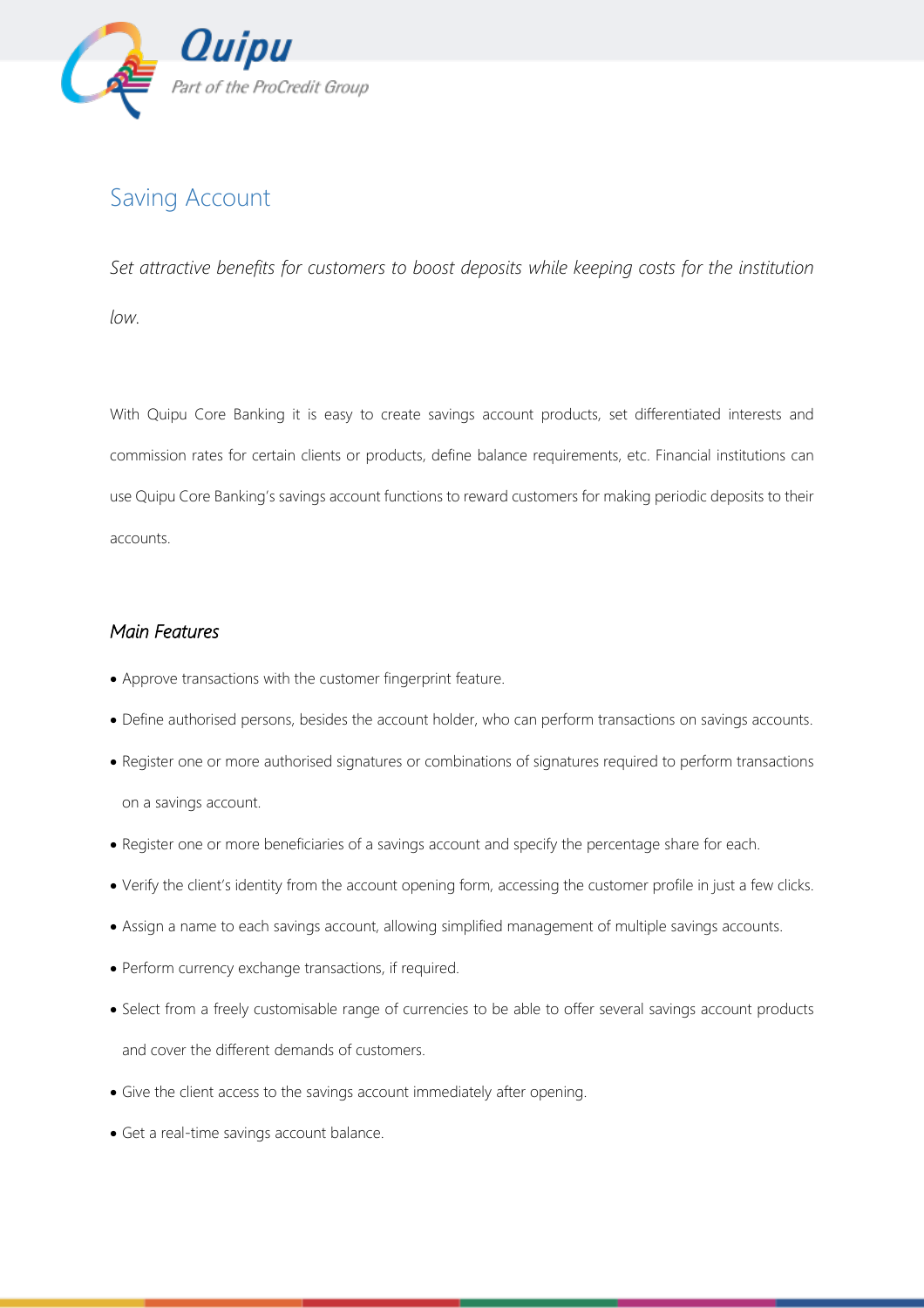

- Monitor changes made to savings accounts by creating a special report on changes involving authorised persons, contract name and type.
- Flag a savings account as a related account for multiple products and services.
- Close a savings account quickly and easily, whether at the client's request or on the bank's initiative, using a simple account closure process.
- Link a savings account to a debit card.
- Set complex validators for savings account operations; validators can block, inform or restrict an action or business process.
- Create products with default validators in the account opening process, in order to avoid errors during manual processing.
- Define the interest rate, calculation and payment method.
- Customise the parameters for the interest calculation formula, if needed.
- Accrue interest on a daily basis; Quipu Core Banking also permits accrual of interest for back value dates.
- Grant interest periodically, choose the payment frequency and the interest accrual method applied may vary.
- Apply different tax rates to different account products or transactions.
- Set customised commissions for certain savings account products or specific clients.
- Determine the minimum average balance in savings accounts: monthly, weekly, etc.
- Parameterise automatic charges for savings account commissions.
- Attach stickers (pop-up messages) to products in order to pass on special information about products to other users.
- Incorporate a savings account into a Package, i.e. a group of products offered to specific clients who fulfil certain criteria defined by the bank.
- Reward customer fidelity with advantageous offers, changing or upgrading the savings account type but keeping the same account number to avoid any inconvenience to customers.
- Save time when opening an account in the future by creating templates based on a client's existing account.